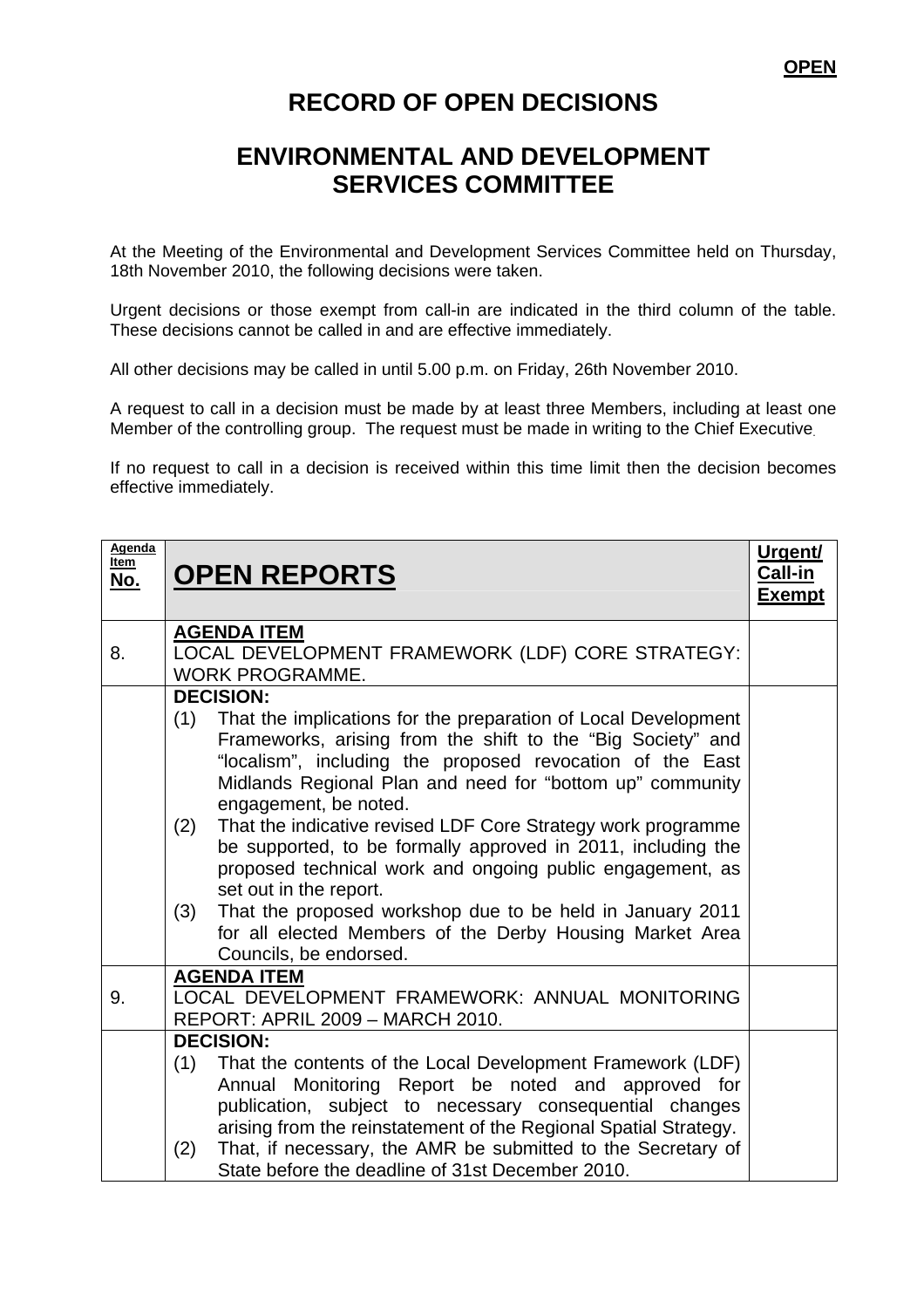## **OPEN**

|     | <b>AGENDA ITEM</b>                                                     |  |
|-----|------------------------------------------------------------------------|--|
| 10. | PLANNING FOR FUTURE PHASES OF SWADLINCOTE TOWN                         |  |
|     | <b>CENTRE IMPROVEMENTS.</b>                                            |  |
|     | <b>DECISION:</b>                                                       |  |
|     | That the report be noted.<br>(1)                                       |  |
|     | That the setting up of a joint officer working group with the<br>(2)   |  |
|     | County Council to produce a draft new Vision and Strategy              |  |
|     | document for Swadlincote Town Centre, be endorsed.                     |  |
|     | That a report on progress be submitted for consideration at a<br>(3)   |  |
|     | future date.                                                           |  |
|     | <b>AGENDA ITEM</b>                                                     |  |
| 11. | PROPOSED PERMANENT DIVERSION OF PUBLIC FOOTPATH                        |  |
|     | NO. 1 (PART) IN THE PARISH OF WESTON-ON-TRENT.                         |  |
|     | <b>DECISION:</b>                                                       |  |
|     |                                                                        |  |
|     | (1)<br>That the making of an Order under Section 257 of the Town       |  |
|     | and Country Planning Act 1990, in respect of the Proposed              |  |
|     | Permanent Diversion of Public Footpath No. 1 (Part) in the             |  |
|     | Parish of Weston-on-Trent, be authorised.                              |  |
|     | That the Order be confirmed if no objections are received<br>(2)       |  |
|     | during the formal consultation stage.                                  |  |
|     | <b>AGENDA ITEM</b>                                                     |  |
| 12. | DELEGATED POWERS FOR PRIVATE HIRE.                                     |  |
|     | <b>DECISION:</b>                                                       |  |
|     | That the Statement of Policy Concerning the Relevance of<br>(1)        |  |
|     | Criminal Convictions, relating to the determination of                 |  |
|     | applications/renewal of Private Hire Drivers Licences, Private         |  |
|     | Hire Operators Licences or Proprietors be approved.                    |  |
|     | That certain decisions be delegated to the Head of<br>(2)              |  |
|     | Environmental Services, as set out in the report, and that the         |  |
|     | scheme of delegation to officers is amended appropriately.             |  |
|     | <b>AGENDA ITEM</b>                                                     |  |
| 13. | GENERAL ENFORCEMENT POLICY FOR ENVIRONMENTAL                           |  |
|     | SERVICES.                                                              |  |
|     | That the General Enforcement Policy and Associated Guidance be         |  |
|     | approved and that any subsequent minor alterations to the policy be    |  |
|     | approved by the Head of Environmental Services.                        |  |
|     | <b>AGENDA ITEM</b>                                                     |  |
| 14. | CORPORATE PLAN 2009-14: PERFORMANCE MANAGEMENT                         |  |
|     | REPORT. (1st JULY 2010 - 30th SEPTEMBER 2010).                         |  |
|     | <b>DECISION:</b>                                                       |  |
|     | That the Council's key achievements and performance for the<br>(1)     |  |
|     | period 1st July - 30th September 2010 be noted.                        |  |
|     | That, where performance has failed to achieve the specified<br>(2)     |  |
|     | target, the response be noted.                                         |  |
|     | <b>AGENDA ITEM</b>                                                     |  |
| 15. | RENEWAL OF CERTIFICATION OF THE COUNCIL ISO14001                       |  |
|     |                                                                        |  |
|     | AND THE ECO MANAGEMENT AND AUDIT SCHEME (EMAS).                        |  |
|     | <b>DECISION:</b>                                                       |  |
|     | (1)<br>That the 2009/2010 Environmental Statement be adopted.          |  |
|     | That the full external verification and re-accreditation to the<br>(2) |  |
|     | ISO14001 and EMAS standards be noted.                                  |  |
|     | That the Environmental Statement be published, together with<br>(3)    |  |